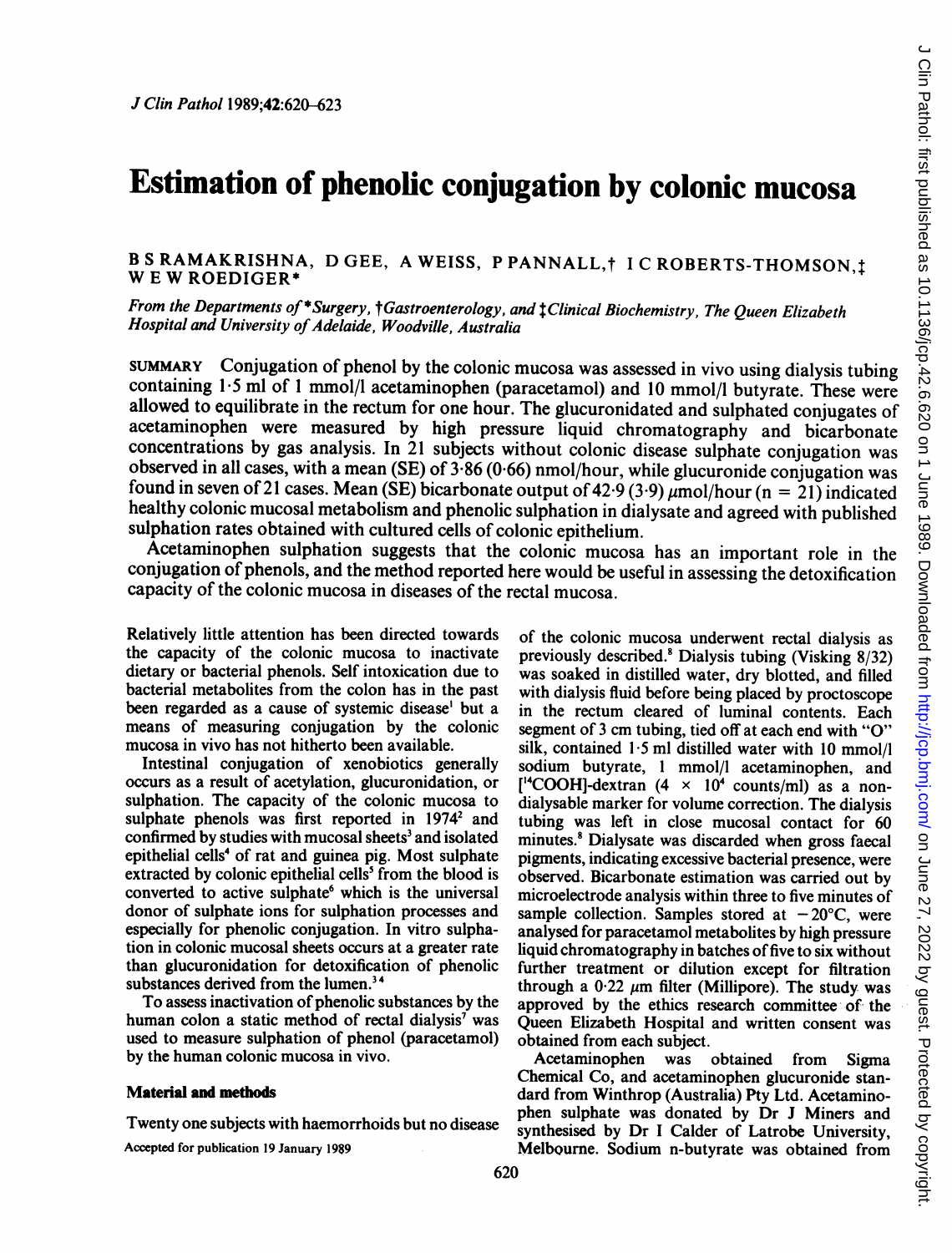

Fig  $1(a)$  Chromatogram of paracetamol glucuronide (1), paracetamol sulphate (2), and paracetamol  $(3)$  standards. (b) Chromatogram of rectal dialysate with a peak of paracetamol sulphate (2) but not of paracetamol glucuronide. The early running peaks might include some other paracetamol metabolites.

BDH (Australia) and [<sup>14</sup>COOH]-dextran from New England Nuclear.

The chromatography instrument was a Waters HPLC comprising Model <sup>510</sup> (pump A) and <sup>501</sup> (pump B) pumps with <sup>a</sup> U6K injector. A guard column, C18-corasil, was used with a Spherisorb (5  $\mu$ m) ODS2 column, 150  $\times$  46 mm, linked to a ultraviolet detector set at 245 nm. Samples of 20  $\mu$ l were injected manually and peak height data for chromatograms obtained using a Waters 740 data module.

Chromatographic conditions were based, with some differences, on methods previously reported for the measurement of conjugation of paracetamol by the liver.<sup>910</sup> Technical differences were in the mobile phase, flow rates, and gradient settings were chosen to suit the aqueous samples being analysed. A gradient system was used with the initial mobile phase (A) consisting of  $0.1$  mol/l KH<sub>2</sub>PO<sub>4</sub> adjusted to pH  $3.0$  with o-phosphoric acid. The second mobile phase (B) contained 10% acetonitrile in 0.1 mol/l  $KH<sub>2</sub>PO<sub>4</sub>$ , pH 3.0. A linear gradient of 0% to 50% was used for <sup>10</sup> minutes, then increased to 100% B from <sup>10</sup> to <sup>12</sup> minutes, and held at 100% for a further five minutes. A flow rate of  $1.5$ ml/minute was used throughout. The run time was usually 15-18 minutes. Standards were prepared in deionised water: paracetamol  $(50-200 \mu m o l/l)$ , paracetamol sulphate  $(2.5-40 \mu mol/l)$ , and paracetamol glucuronide  $(0.6-10 \mu m o1/l)$ . Peak identifications were made by comparison with authentic standards for each analysis and not verified by means of mass spectrometry.

Bicarbonate output was expressed as  $\mu$ mol/hour (volume after 60 minutes  $\times$  bicarbonate concentration). Paracetamol metabolite concentrations in rectal dialysate were calculated by the Waters 740 data module using an external standards method.

## **Results**

The standard chromatograms of paracetamol and metabolites showed three well separated peaks: the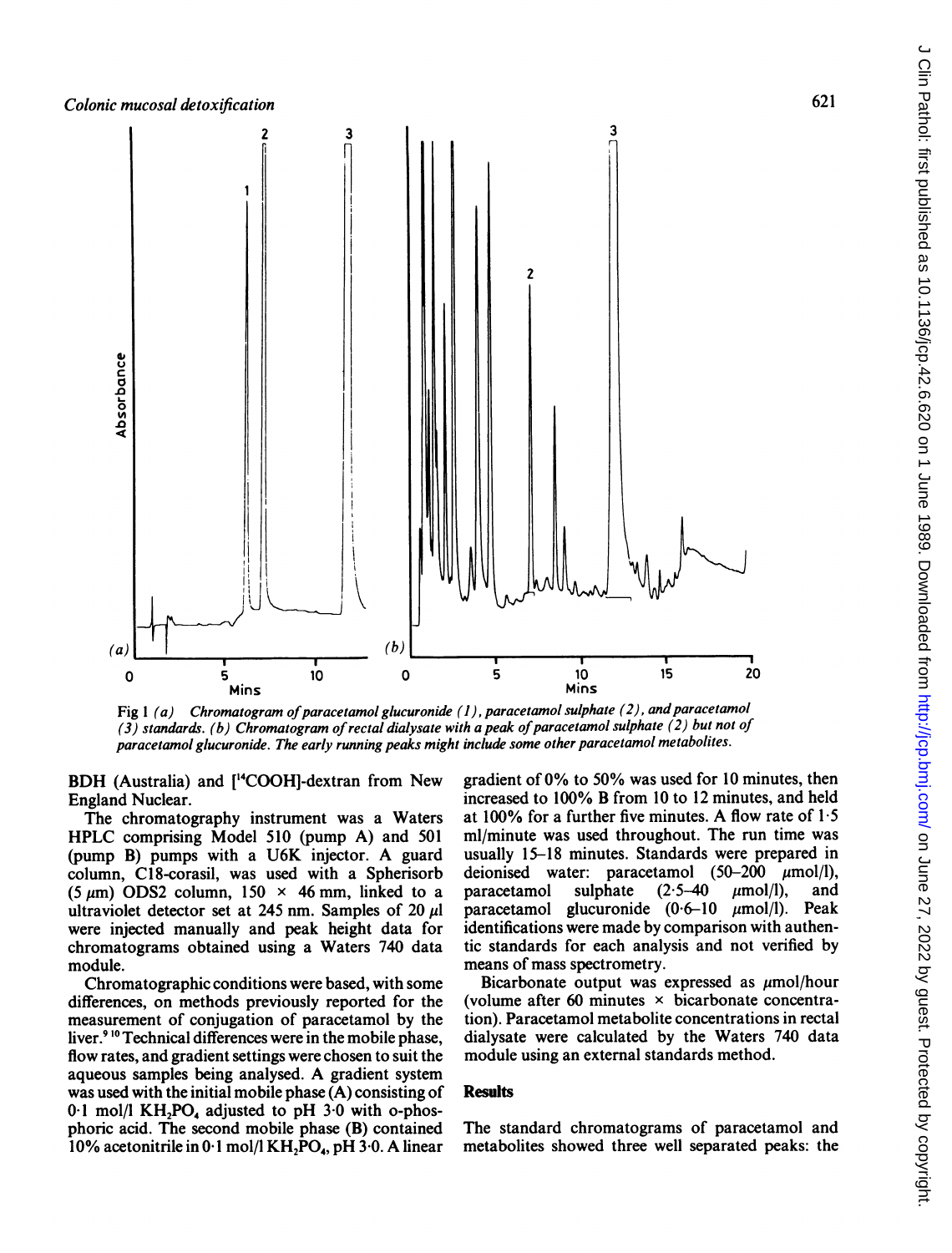

Fig 2 Calibration curves of the ratios of paracetamol sulphate and glucuronide compared against paracetamol as internal standard.

retention time for paracetamol was 12.5 minutes. for paracetamol sulphate 8.9 minutes, and for paracetamol glucuronide 7.6 minutes (fig 1a). In all standard chromatograms the prominent paracetamol peak was used as an internal standard. Calibration graphs were constructed by comparing peak heights of the metabolites to paracetamol: straight lines were obtained for paracetamol sulphate and paracetamol glucuronide (fig 2). Reproducibility of graphs was

### Ramakrishna, Gee, Weiss, Pannall, Roberts-Thomson, Roediger

checked with the standards—the coefficient of variation for paracetamol was 7.2% ( $n = 9$ ), paracetamol sulphate  $8.1\%$  (n = 9), and paracetamol glucuronide  $11.1\%$  (n = 9).

Chromatograms from the dialysate contained numerous early unidentified peaks (fig 1b). Separation of the paracetamol sulphate peak was optimal at pH 3.0 and could be reliably identified in all chromatograms. Paracetamol glucuronide could only be reliably identified in seven of 21 subjects. Reproducibility of dialysate samples was evaluated: samples from four subjects were assaved in duplicate on the same day giving a coefficient of variation of 6.48% for paracetamol sulphate and 3.98% for paracetamol. Paracetamol sulphate was detected in 21 of 21 subjects with a mean (SE) of  $3.86$  (0.66) nmol/ hour (range  $0.46-10.65$ , median value  $3.36$  nmol/ hour); glucuronide sulphate was 0.08 (0.4) nmol/hour (median value 0.0 nmol/hour) in seven of 21 cases. Absence of glucuronidation occurred both with a high or low rate of sulphation. The mean value of bicarbonate output was 42.9 (3.9)  $\mu$ mol/hour (n = 21) (fig 3). There was no significant correlation between paracetamol sulphate generation and bicarbonate output  $(r = 0.3)$ .

### **Discussion**

Rectal dialysis has become widely used to assess the absorptive and metabolic activities of the colonic mucosa. Applications of the technique include the absorption of nutrients<sup>11</sup> or short chain fatty acids,<sup>12</sup>



 $Fig 3$ Concentrations of conjugated paracetamol and bicarbonate output in rectal dialysate. Values are mean (SE) of observations in dialysate of the same cases.